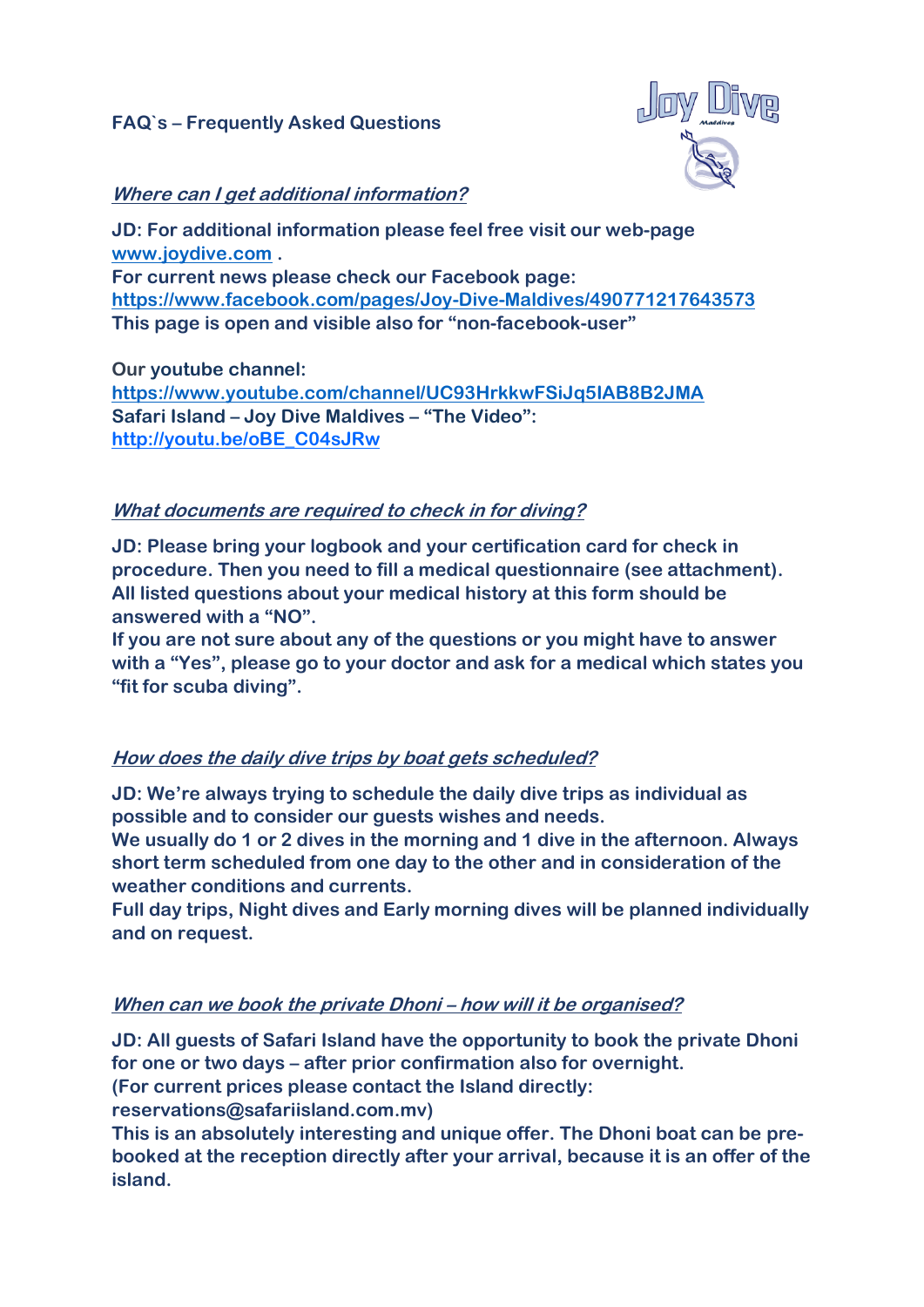**If you would like to go diving on such a trip you will need to let us know when the safari trip is supposed to take place and we can arrange a private guide to show you some of the best dive sites of the whole Ari Atoll.**

# **How can we book the luxury Dhoni for the private safari?**

**JD: After your arrival on the island you can inquire at the reception about possible dates for the tour. You then come to us in the dive centre so we can reconcile the date with our schedule.**

# **How does it works with those private dive safaris and what are the costs?**

**JD: You can book a private guide specifically for your 1-2 days safari trip. The guide will accompany you on your tour and show you the finest dive sites in the region. For this exclusive and highly individual service a charge of 155,- U\$ per day will be charged. The dives itself done during that trip will be calculated according to our price list. Throughout the 2-day Safari a min. number of 5 dives (max. 6) will be scheduled (a minimum number of 2 Diver is required), to give you the chance to benefit the potential of the trip and to show you the most spectacular dive sites in the Ari Atoll. So you'll even have a good chance to dive or snorkel with Whale sharks.**

# **How does it work with the "free dives"?**

**JD:** According to our price list every 7<sup>th</sup> dive is free of charge. This **automatically equals a discount of up to 14%.**

# **Will course dives be counted on that discount regulation?**

**JD: Yes. The AOWD course for example consists of 5 dives. When you join us for 9 additional dives afterwards (total 14 dives) you automatically will enjoy 2 of your dives free of charge. If you go for a total of 21 dives per person - 3 dives will be free of charge.**

# **How to we pay…?**

**JD: You can settle your bill nicely and easy at the end of your stay at the resort reception. They accept Visa,- and Master card as well as cash.**